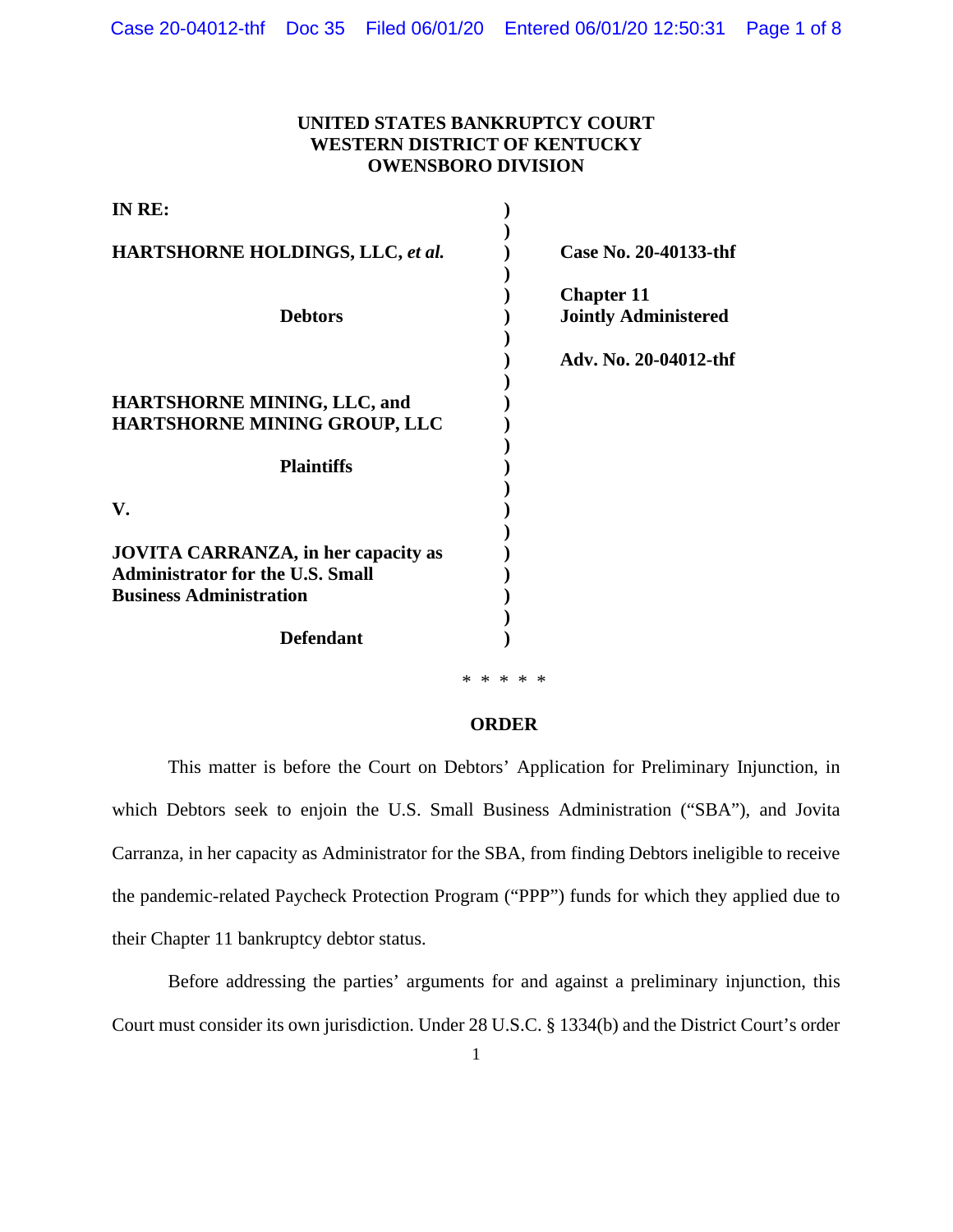of reference in this District, this Court has jurisdiction over all civil proceedings arising under Title 11, or arising in or related to cases under Title 11. Debtors' petition in this adversary proceeding arises under or relates to their bankruptcy cases and thus falls within the court's broad jurisdiction.

Congress created the Small Business Administration through the Small Business Act, 15 U.S.C. §§ 631, *et seq.*, to "aid, counsel, assist, and protect, insofar as is possible, the interests of small-business concerns." 15 U.S.C. § 631(a). The SBA is under the management of a single Administrator, 15 U.S.C. § 633(a), (b)(1), who has authority under section 7(a) of the Act, 15 U.S.C. § 636(a), to provide a wide variety of technical, managerial, and financial assistance to small-business concerns. In the performance of these authorized functions, the Administrator is further empowered to "make such rules and regulations as [she] deems necessary to carry out the authority vested in [her]," and "take any and all actions ... [that] [she] determines ... are necessary or desirable in making ... loans." 15 U.S.C. § 634(b)(6), (b)(7).

On March 27, 2020, the President of the United States signed into law the Coronavirus Aid, Relief, and Economic Security ("CARES") Act, Pub. L. No. 116-136, 134 Stat. 281 (2020). Under the CARES Act, Congress amended the SBA's existing "7(a) Loan Program" to create the Paycheck Protection Program. Section  $1102(a)(2)$  of the CARES Act adds a new paragraph (36) to section 7(a) of the Small Business Act, 15 U.S.C. § 636(a)(36), providing for a new program of loans for eligible small businesses to cover certain uses, including "payroll costs," the "payments" of interest on any mortgage obligation," and "rent," among other approved uses. CARES Act § 1102(a)(2); 15 U.S.C. § 636(a)(36)(F)(i).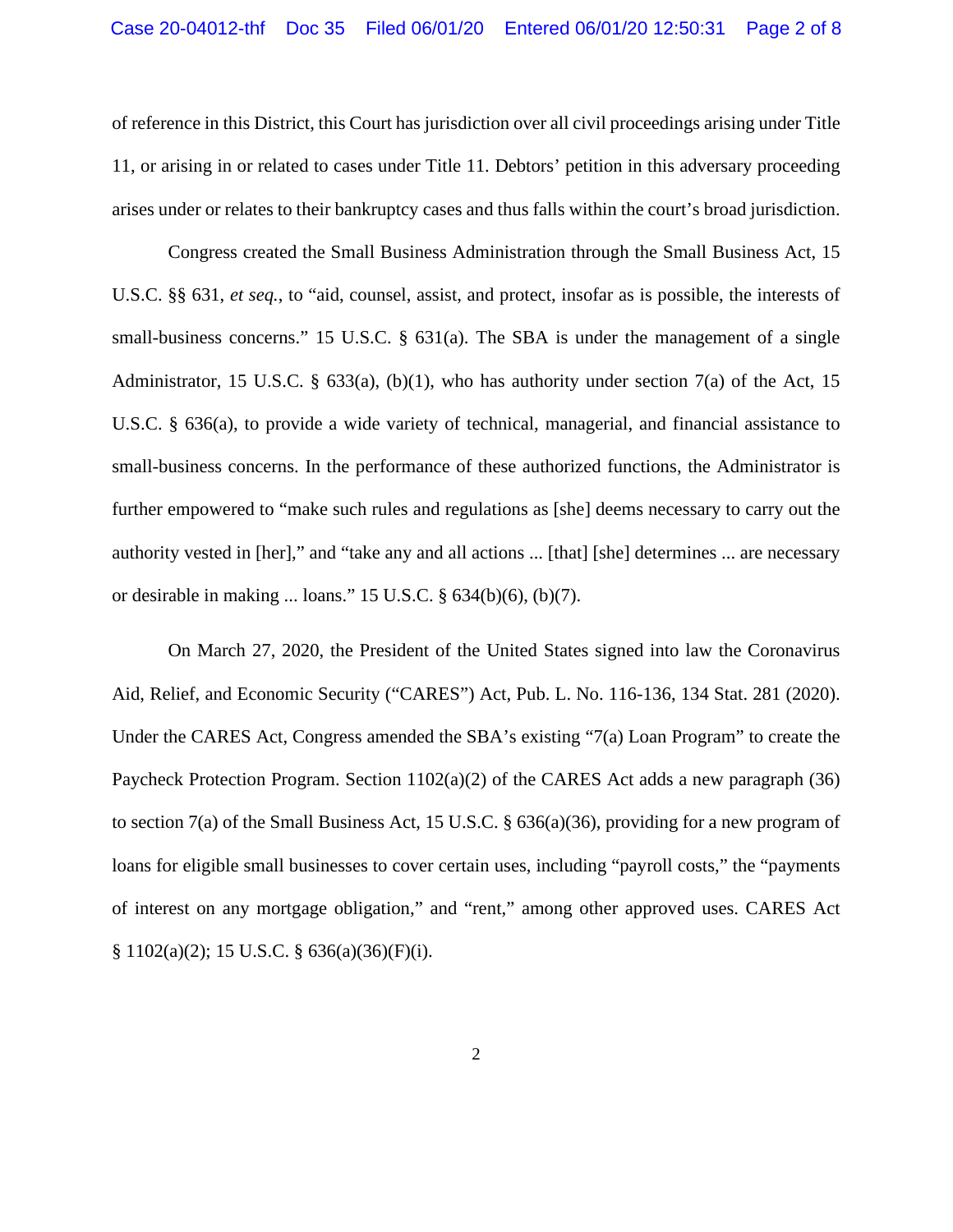The CARES Act initially allocated \$349 billion to guarantee PPP loans. CARES Act § 1102(b)(1). On April 16, 2020, the SBA announced that the PPP was closed to new applications. Eight days later, on April 24, 2020, Congress passed the Paycheck Protection Program and Health Care Enhancement Act ("CARES Act II"), adding another \$310 billion to the PPP. Pub. L. No. 116-139, § 101(a)(1), 134 Stat. 620 (2020). The SBA began accepting new PPP applications from participating lenders on Monday, April 27, 2020.

The CARES Act authorizes the Administrator of the SBA to issue emergency regulations to implement the PPP without complying with typical notice and comment requirements. CARES Act § 1114. The SBA posted its First Interim Final Rule implementing the PPP on the agency's website on April 3, 2020, and published the rule in the Federal Register on April 15, 2020. The First Interim Final Rule does not directly address bankrupt debtors' inability to participate in the PPP, but it does refer to SBA Form 2483, the Paycheck Protection Program Borrower Application. That form requires an applicant to certify, among other things, that the applicant is not "presently involved in any bankruptcy."

The SBA later announced further changes to the interim final rule. On April 24, 2020, the SBA posted a Fourth Interim Final Rule, which provides the following in Section III(4):

Eligibility of Businesses Presently Involved in Bankruptcy Proceedings: Will I be approved for a PPP loan if my business is in bankruptcy?

No. If the applicant or the owner of the applicant is the debtor in a bankruptcy proceeding, either at the time it submits the application or at any time before the loan is disbursed, the applicant is ineligible to receive a PPP loan. If the applicant or the owner of the applicant becomes the debtor in a bankruptcy proceeding after submitting a PPP application but before the loan is disbursed, it is the applicant's obligation to notify the lender and request cancellation of the application. Failure by the applicant to do so will be regarded as a use of PPP funds for unauthorized purposes. The Administrator, in consultation with the Secretary,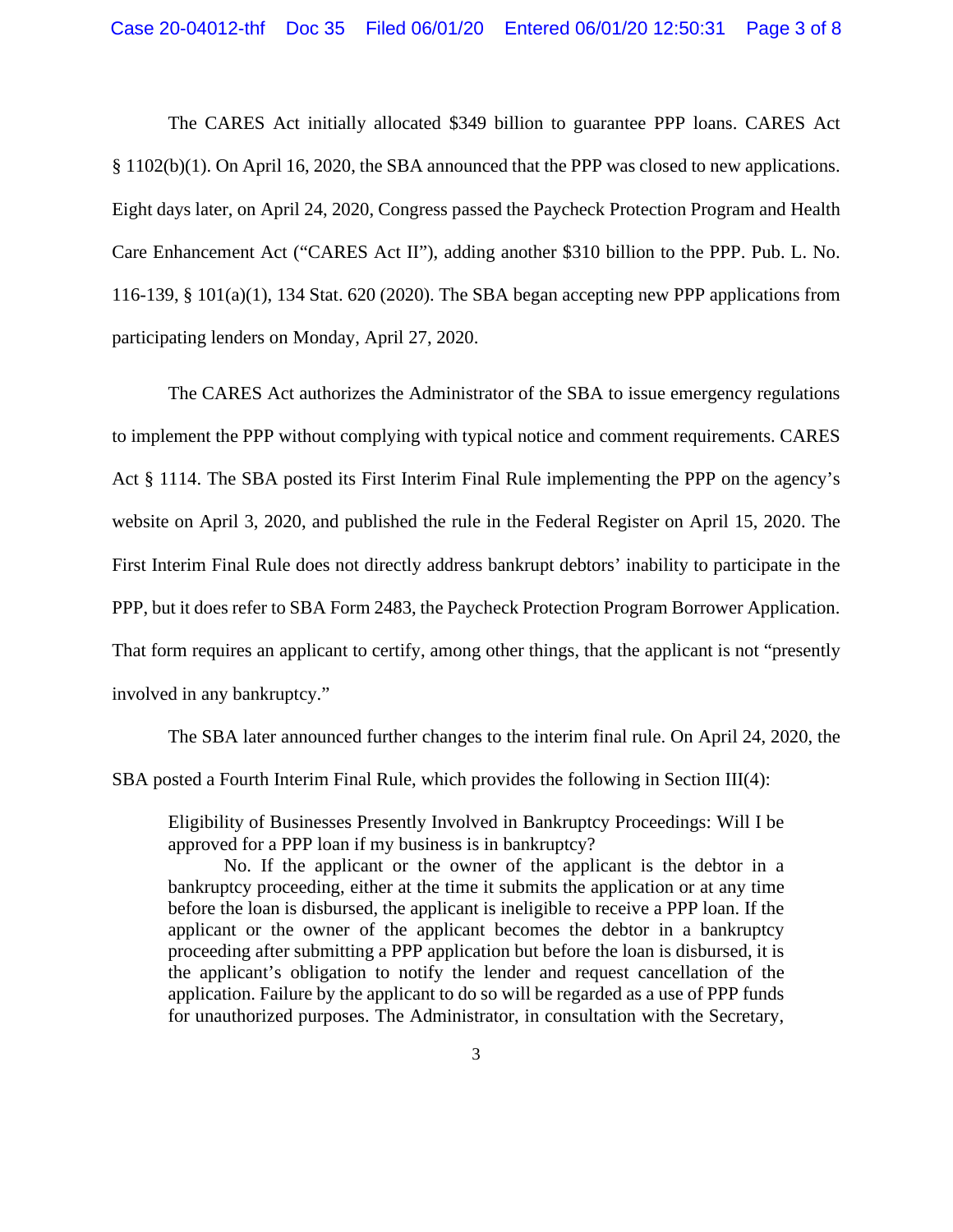determined that providing PPP loans to debtors in bankruptcy would present an unacceptably high risk of an unauthorized use of funds or non-repayment of unforgiven loans. In addition, the Bankruptcy Code does not require any person to make a loan or a financial accommodation to a debtor in bankruptcy. The Borrower Application Form for PPP loans (SBA Form 2483), which reflects this restriction in the form of a borrower certification, is a loan program requirement. Lenders may rely on an applicant's representation concerning the applicant's or an owner of the applicant's involvement in a bankruptcy proceeding.

Business Loan Program Temporary Changes, 85 Fed. Reg. 23,451 (April 28, 2020) (to be codified at 13 C.F.R. pts. 120-121).

On May 8, 2020, Hartshorne Mining, LLC and Hartshorne Mining Group, LLC ("Hartshorne"), the debtors-in-possession ("DIP") of a coal mining business in Western Kentucky which continues to operate with 111 employees, filed a Complaint and Emergency Application for Temporary Restraining Order and Preliminary Injunction and Request for Expedited Hearing. In their complaint, Debtors explain that they filed a PPP application with Old National Bank on April 27, 2020, requesting \$2,274,400 in PPP funds for Debtors' payroll and employer-provided healthcare.

On May 6, 2020, however, Old National responded that it was required by the SBA to deny Debtors' applications, based on the fact that Debtors had disclosed they were presently involved in a bankruptcy. The SBA had recently passed an interim final rule on April 28, 2020, expressly stating that bankrupt applicants are ineligible to receive PPP loans, the SBA Administrator having determined that "providing PPP loans to debtors in bankruptcy would present an unacceptably high risk of an unauthorized use of funds or non-repayment of unforgiven loans." 85 FR 23450. Because Hartshorne would apparently be eligible for PPP funding otherwise, but for their own bankruptcy status and the SBA's rule, Debtors filed the underlying complaint seeking emergency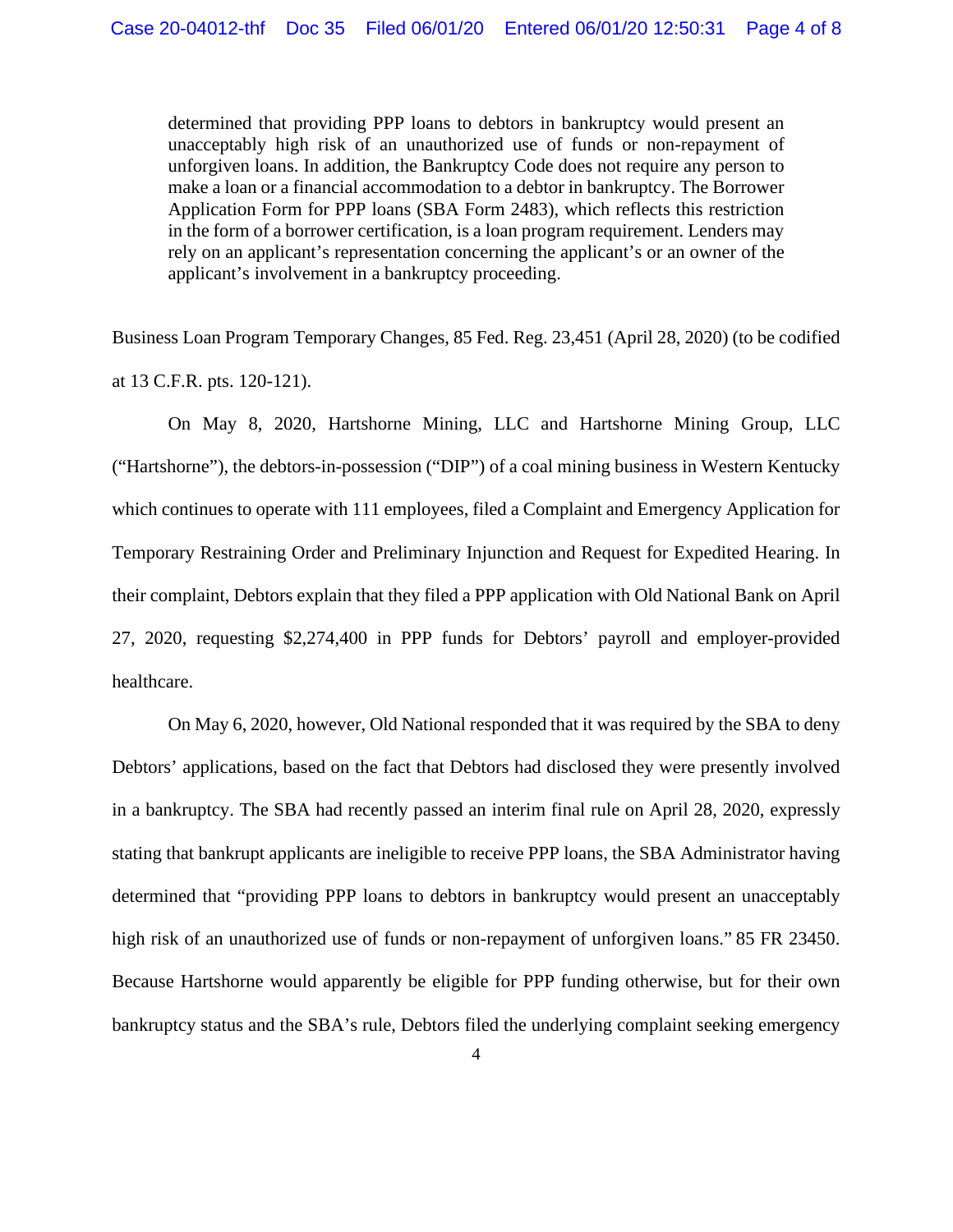injunctive relief in the form of a temporary restraining order and subsequent preliminary and permanent injunctions against the SBA.

The Court held an expedited hearing on May 12, 2020, and in light of the time-sensitive nature of Debtors' request due to the PPP funds' temporary availability, and upon considering the four factors for issuance of a temporary restraining order or preliminary injunction  $- (1)$  a likelihood of success on the merits; (2) the likelihood of irreparable harm; (3) the balance of the equities; and (4) whether the injunction would serve the public interest (*McGirr v. Rehme*, 891 F.3d 603, 610 (6th Cir. 2018)) – the Court granted the Debtors' Application for Temporary Restraining Order the same day. Among other things, the TRO required the SBA Administrator to authorize the issuance of the \$2,274,400 PPP loan to Debtors, in the event they are deemed eligible to obtain that amount after further consideration and resolution of their claims, and scheduled a hearing on May 21, 2020 to determine whether the temporary restraining order should be made a preliminary and permanent injunction. The Court notes that, although the TRO was originally due to expire after fourteen days on May 26, 2020, the parties mutually agreed during the May 21 teleconference to extend the TRO's duration to June 1, 2020.

Having taken the parties' preliminary injunction briefs and arguments under submission and considering again the four factors of a preliminary injunction together with a complete accounting of Debtors' financial circumstances, the Court comes to the conclusion that Debtors have failed to show a likelihood of irreparable harm and, thus, have not met all the elements for this Court to issue a preliminary injunction.

In a motion for a preliminary injunction, the moving party bears the burden of proving four elements – the same four listed earlier for a TRO. Debtors must show (1) a likelihood of success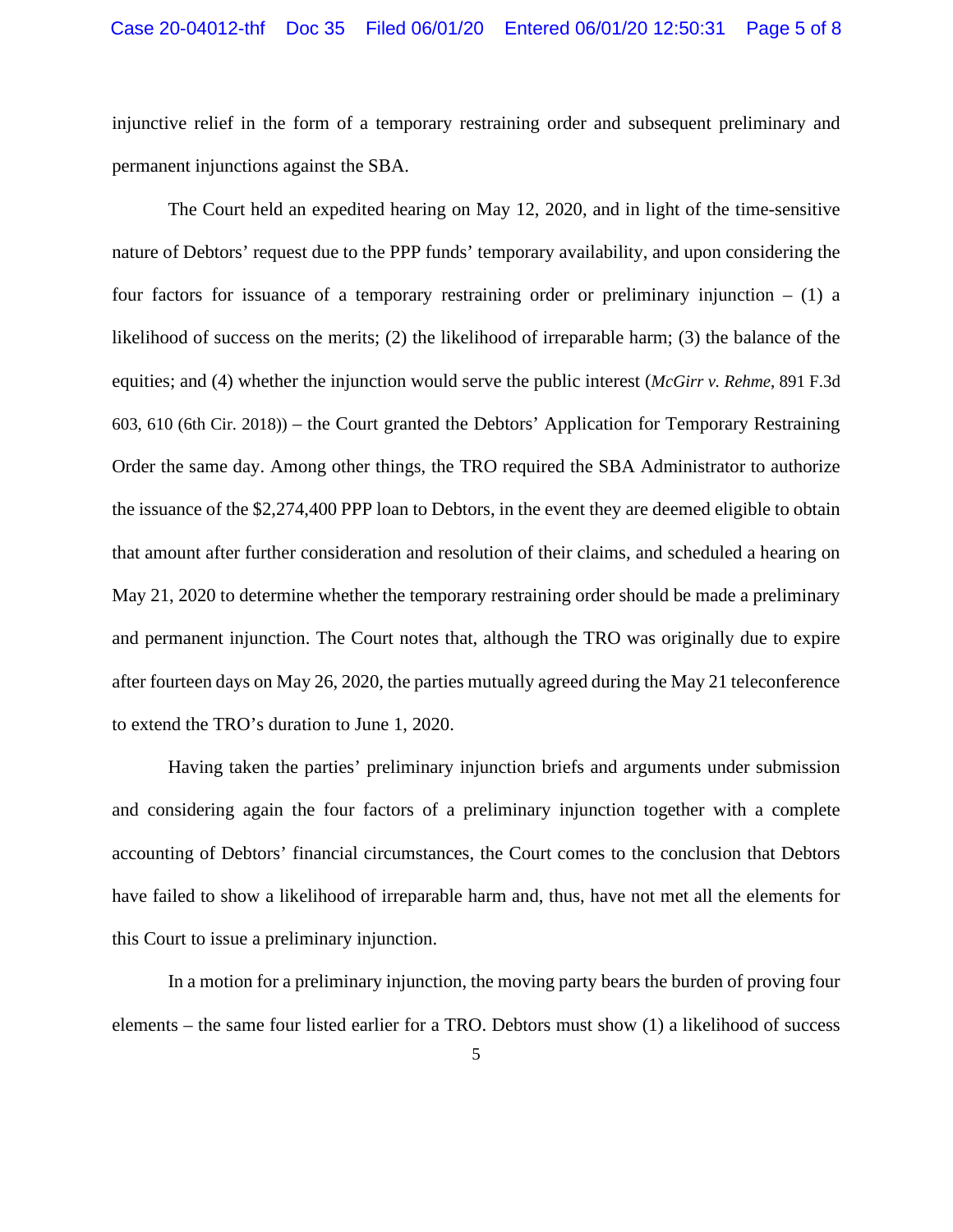on the merits; (2) a likelihood of irreparable harm; (3) that the preliminary injunction would serve the balance of the equities; and (4) the injunction would serve the public interest. 891 F.3d at 610. Debtors must prove all of these elements, meaning a failure to show one of them – the likelihood of irreparable harm, in this case – dooms the motion for a preliminary injunction. *See In re Smithers*, No. 03-65561, 2005 WL 4030095, at \*3 (Bankr. S.D. Ohio July 13, 2005) ("absence of a showing of irreparable harm may itself constitute sufficient grounds to deny a preliminary injunction").

Debtors have not proved a likelihood of irreparable harm if they are denied the PPP funds they have requested because they have not shown that the PPP funds are necessary to stave off economic destruction or an inability to continue with their DIP operations going forward. This situation therefore differs from that of *DV Diamond Club of Flint, LLC v. Small Business Administration*, Case No. 20-1437 (6th Cir. May 15, 2020), on which Debtors heavily rely. In that case, a three-judge panel for the Sixth Circuit Court of Appeals noted that the debtors were "at a substantial risk of losing their businesses" from the response to the spread of the novel coronavirus, and thus the "irreparable harm" element had been met. In another analogous case, the Bankruptcy Court for the District of Delaware, in finding the harm element had been met, noted that "the debtor faces dire, if not fatal, consequences in the absence of financial relief here." *Cosi, Inc. v. SBA*, Adv. No. 20-50591 at 60 (Bankr. D. Del. Apr. 30, 2020).<sup>1</sup>

Such an immediate risk of a dire outcome does not exist here. Instead, based on the particular circumstances of this case, the Court finds a closer analogy to the *Breda* case from the

<sup>&</sup>lt;sup>1</sup> Even so, the *Cosi* court denied the debtor's request for a TRO / preliminary injunction on the grounds that the SBA was entitled to deference in its rulemaking decisions (an issue this Court does not discuss here).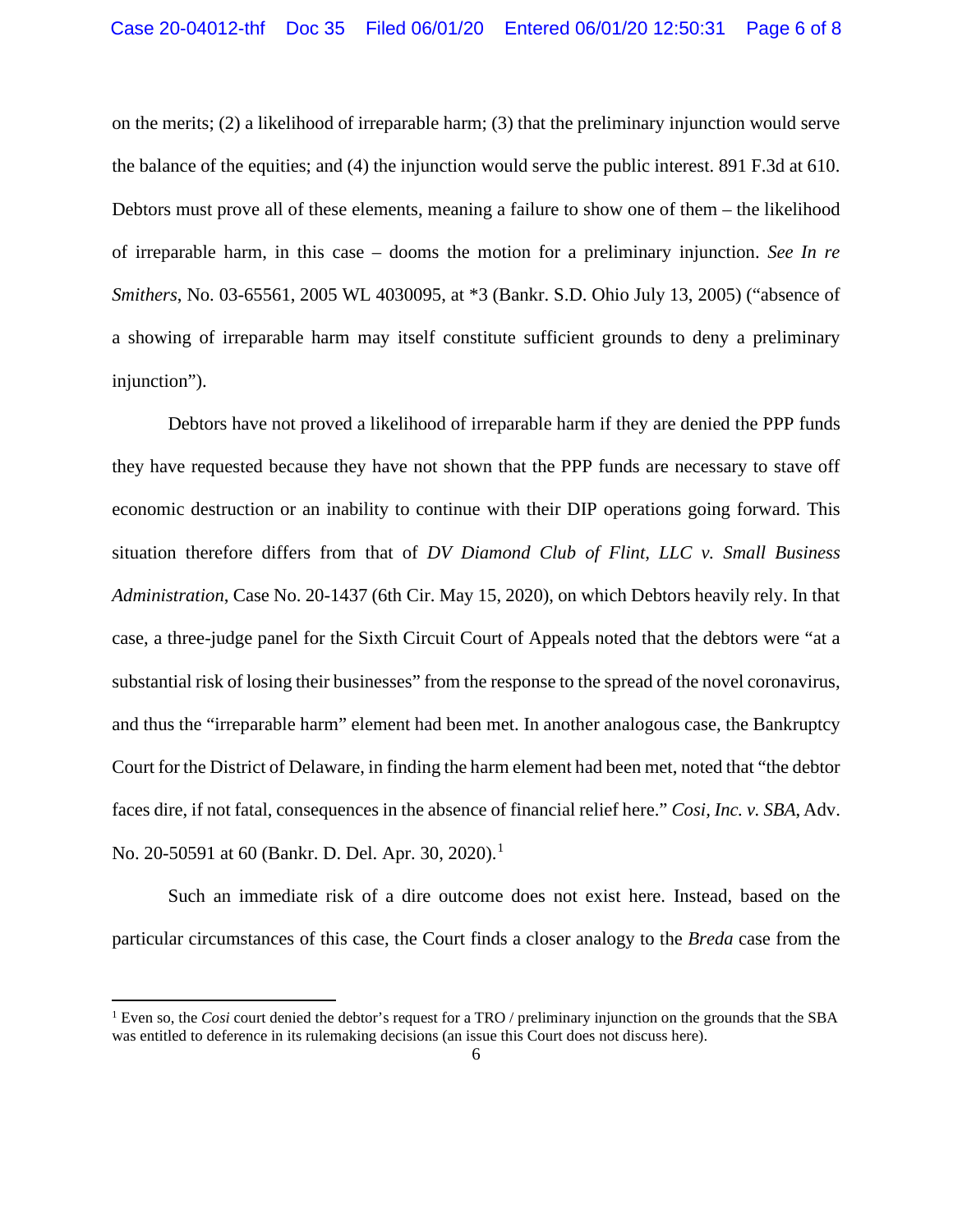Bankruptcy Court for the District of Maine. There, the court denied a similar request by a debtor for a TRO against the SBA, finding that the debtor itself had demonstrated a lack of likelihood of irreparable harm by assuring its creditors through its disclosure statement that its Chapter 11 plan was feasible, even in the face of coronavirus concerns. *In re Breda*, 2020 WL 2373597, at \*1 (Bkrtcy. D. Me., 2020). Because the debtor had indicated the strength of its plan and its expectation of being able to carry forward, the court was unable to find a likelihood of an irreparable harm if it did not obtain PPP funds.

Similarly here, Debtors have consistently indicated through filings and representations to this Court that they expect a successful Chapter 11 process culminating in a sale under Section 363 of the Bankruptcy Code of substantially all assets. On March 6, 2020, Debtors filed a Motion for the entry of an Order establishing bidding procedures for such a sale, and on March 24, Debtors submitted a Proposed Order to that effect, which this Court entered the next day, March 25. That Order contemplates bidding and an auction occurring in June and a sale closing in July.

Debtors' April Operating Report further confirms that Debtors' Chapter 11 process has not been upended by the pandemic such that their failure to secure PPP funds will cause "irreparable harm." That Operating Report shows that Debtors had \$8,621,244 in deposits and \$3,830,049 in disbursements during April, with an ending balance of \$7,836,318. These deposits included nearly \$3 million from their customer Louisville Gas and Electric Company ("LG&E"), and another \$5,681,000 in DIP funding from Tribeca, the Debtors' primary DIP lender.

Furthermore, despite both their own reorganization process and the coronavirus pandemic, Debtors have not had any employee layoffs. In fact, on April 29, 2020, well into the depths of the nation's coronavirus pandemic and resulting economic uncertainty, Debtors filed a Motion for the